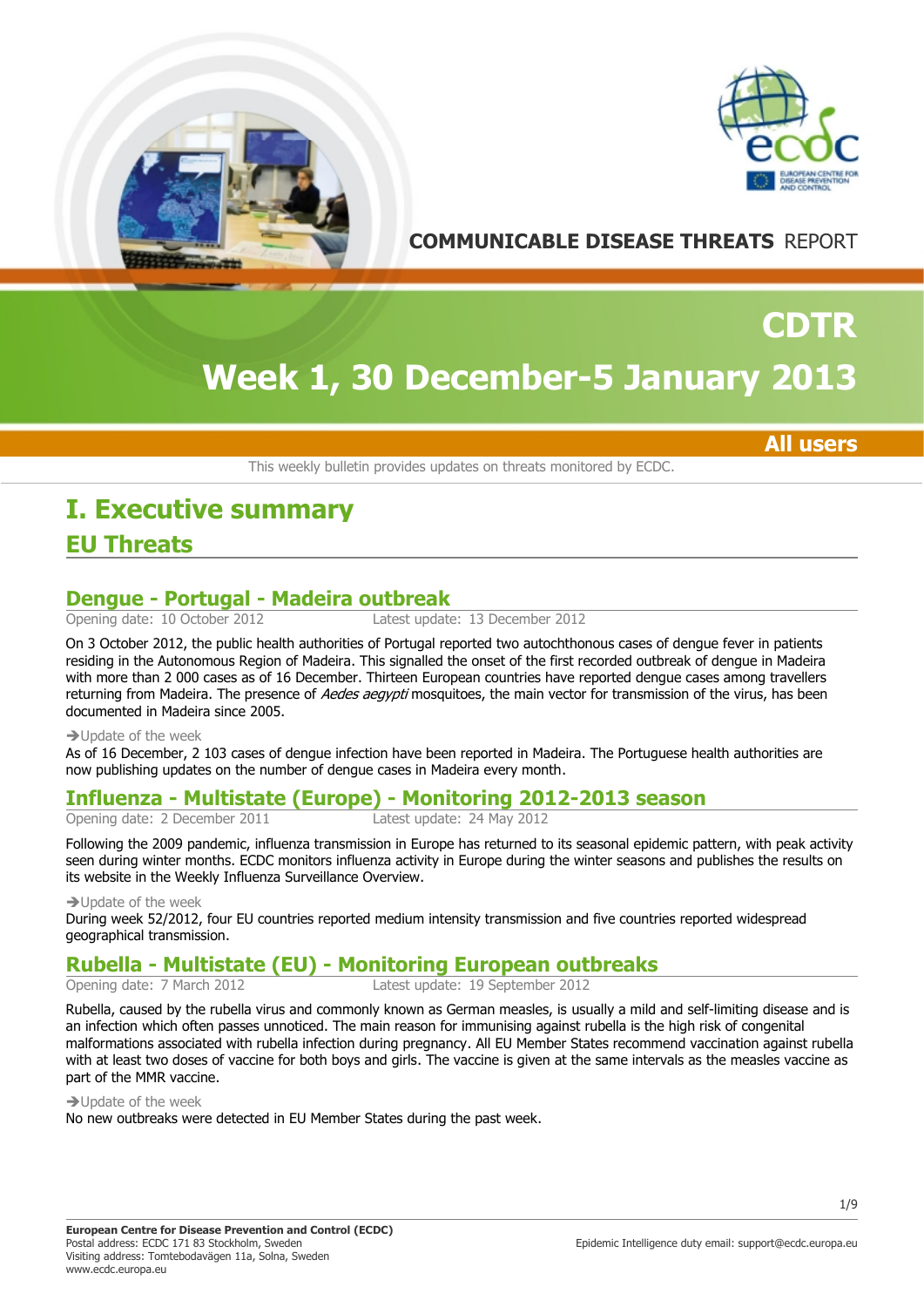## **Measles - Multistate (EU) - Monitoring European outbreaks**

Latest update: 22 October 2012

Measles, a highly transmissible vaccine-preventable disease, is still endemic in many countries of Europe due to a decrease in the uptake of immunisation. More than 30 000 cases were reported in EU Member States in each of the last two years. However, the numbers of outbreaks and reported cases in Member States in 2012 were significantly lower than during 2010 and 2011. As of 31 October 2012, 7 016 cases of measles had been reported to the European Surveillance System (TESSy) for 2012. France, Italy, Romania, Spain and the United Kingdom accounted for 94% of the reported cases.

#### $\rightarrow$  Update of the week

During the week leading up to 4 January 2013, no new outbreaks were detected in EU Member States.

## **Non EU Threats**

## **Cholera - Cuba - Monitoring outbreak**<br>Opening date: 4 July 2012<br>Latest update: 16 July 2012

Opening date: 4 July 2012

On 3 July 2012, the Ministry of Public Health in Cuba reported an increase during previous weeks in the number of acute diarrhoeal diseases mainly in Manzanillo, the province of Granma. As of 12 July 2012, 85 cases of *Vibrio cholerae* infection were officially confirmed, including three fatalities. This is the first time in almost 150 years that Cuba has reported an outbreak of cholera. On 27 August 2012 the Cuban Ministry of Public Health declared the outbreak to be over.

#### $\rightarrow$ Undate of the week

Since 17 December 2012, the media have been reporting new outbreaks of cholera in Cuba following hurricane Sandy, including a number of cases in the capital, Havana. These media reports have not been officially confirmed by national public health authorities in Cuba.

## **Dengue - Multistate (world) - Monitoring seasonal epidemics**<br>
Dening date: 20 April 2006<br>
Latest update: 1 January 2013

Latest update: 1 January 2013

Dengue fever is one of the most prevalent vector-borne diseases in the world, affecting an estimated 50 to 100 million people each year, mainly in the tropical regions of the world. The identification of sporadic autochthonous cases in non-endemic areas in recent years already highlighted the risk of the occurrence of locally acquired cases in EU countries where the competent vectors are present. The detection of a dengue outbreak in the Autonomous Region of Madeira, Portugal, further underlines the importance of surveillance and vector control in other European countries (see separate section).

#### $\rightarrow$  Update of the week

There is an ongoing outbreak of dengue in the Autonomous Region of Madeira, Portugal, described in a separate section of this report, with some imported cases reported from other EU Member States.

No autochthonous cases were reported in other European countries so far this year.

## **Poliomyelitis - Multistate (world) - Monitoring global outbreaks**

Latest update: 27 December 2012

Polio, a crippling and potentially fatal vaccine-preventable disease mainly affecting children under five years of age, is close to being eradicated from the world after a significant global public health investment and effort. The WHO European Region is polio-free. As of 28 December 2012, 215 cases have been reported worldwide compared with 604 cases during the same period in 2011.

 $\rightarrow$  Update of the week

There was no update on the number of new cases for this week from WHO.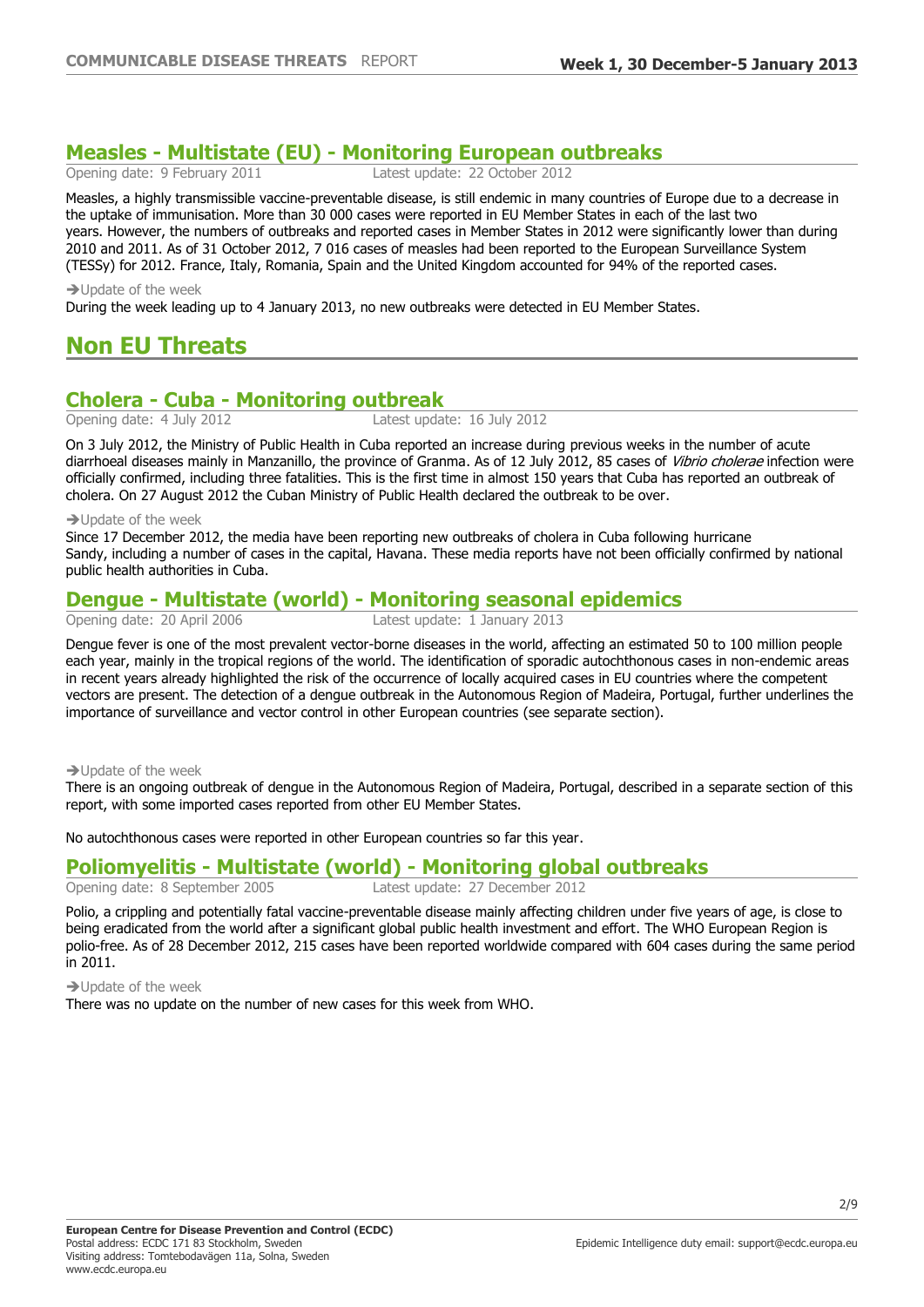## **II. Detailed reports**

### **Dengue - Portugal - Madeira outbreak**

Opening date: 10 October 2012 Latest update: 13 December 2012

#### Epidemiological summary

On 3 October 2012, the Portuguese public health authorities reported two cases of dengue infection confirmed in patients residing on the island of Madeira in the Autonomous Region of Madeira located around 400 km from the Canary Islands, 650 km from the African coast, and 1 000 km from the European continent. The autonomous region has 268 000 inhabitants.

Since the beginning of the outbreak, 2 103 cases of dengue infection have been reported from the public health sector in Madeira. One hundred and twenty-two patients have been hospitalised and, on 16 December, one remained in hospital. No deaths have been recorded. The sequence analysis of viral genomes (600 nucleotides) from several positive human samples indicates high sequence similarity with DENV-1 circulating in Venezuela and Colombia, strongly suggesting a Latin American origin.

The vast majority of confirmed cases are from the city of Funchal, which is the main port on Madeira island. The island of Madeira has an established mosquito population of Aedes aegypti, the main vector of dengue in tropical and subtropical countries.

As of 3 January 2013, 74 patients have been diagnosed with dengue after returning from Madeira: 10 in Portugal, 23 in the UK, 19 in Germany, three in France, five in Sweden, four in Finland, two in Denmark, two in Austria, and two in Norway. Croatia, Slovenia, Spain and Switzerland have all reported one case each. It is possible that there is an under-reporting of imported cases due to the holiday period.

Web sources: [ECDC fact sheet for health professionals](http://ecdc.europa.eu/en/healthtopics/dengue_fever/basic_facts/Pages/Factsheet_health_professionals.aspx) | [PT Directorate-General of Health](http://www.dgs.pt/) | National Institute of Health Dr. Ricardo [Jorge](http://www.insa.pt/sites/INSA/portugues/ComInf/Noticias/Paginas/DengueMadeiraDiaglab.aspx) | [ECDC Rapid Risk Assessment](http://www.ecdc.europa.eu/en/publications/Publications/Dengue-Madeira-Portugal-risk-assessment.pdf) | [WHO](http://www.who.int/csr/don/2012_10_17/en/index.html) | Madeira Institute of Health Administration and Social Affairs

#### ECDC assessment

This is the first known occurrence of locally transmitted dengue infection in the Autonomous Region of Madeira, and consequently a new geographical area reporting autochthonous cases in the EU.

This is a significant public health event but not entirely unexpected because of the known presence of [Aedes aegypti](http://ecdc.europa.eu/en/healthtopics/aedes_aegypti/Pages/index.aspx), a competent vector for dengue. The updated figures indicate that the outbreak has peaked, with a decrease in the number of cases being reported for the last three consecutive weeks. Despite this, the outbreak is still ongoing and therefore more cases among the island's population as well as returning tourists should be expected, particularly given that visitors to the region peak over the Christmas period. The cases of dengue among returning travellers from the island highlight the need for travellers to Madeira to take measures in order to reduce mosquito bites. Travellers experiencing febrile symptoms with severe headache, retro-orbital pain, myalgia, arthralgia and maculo-papular rash within 21 days of visiting the island of Madeira are advised to seek medical advice.

Neighbouring geographical areas (e.g. Canary Islands) and other EU Member States need to assess the risk of establishment of Aedes mosquito populations and introduction of dengue. The epidemiological situation does not imply the need for any trade or travel restriction beyond the disinfestation policies currently implemented.

#### Actions

ECDC published an updated [rapid risk assessment](http://ecdc.europa.eu/en/publications/Publications/dengue-madeira-risk-assessment-update.pdf) [c](http://ecdc.europa.eu/en/publications/Publications/dengue-madeira-risk-assessment-update.pdf)oncerning the autochthonous dengue cases in Madeira. An epidemiological update was published on the ECDC website on 13 December.

Portuguese authorities published recommendations regarding [personal protective measures,](http://www.sesaram.pt/index.php?option=com_content&view=article&id=1069%3Amosquito-&catid=192%3Ainformacoes&Itemid=417&lang=pt) and [measures for the safety](http://www.dgs.pt/?f=3&id=23047) of blood, cells, tissues and organ donations within the region.

Blood donor deferral for 28 days from day of departure for travellers returning from the Autonomous region of Madeira is now recommended in other EU countries.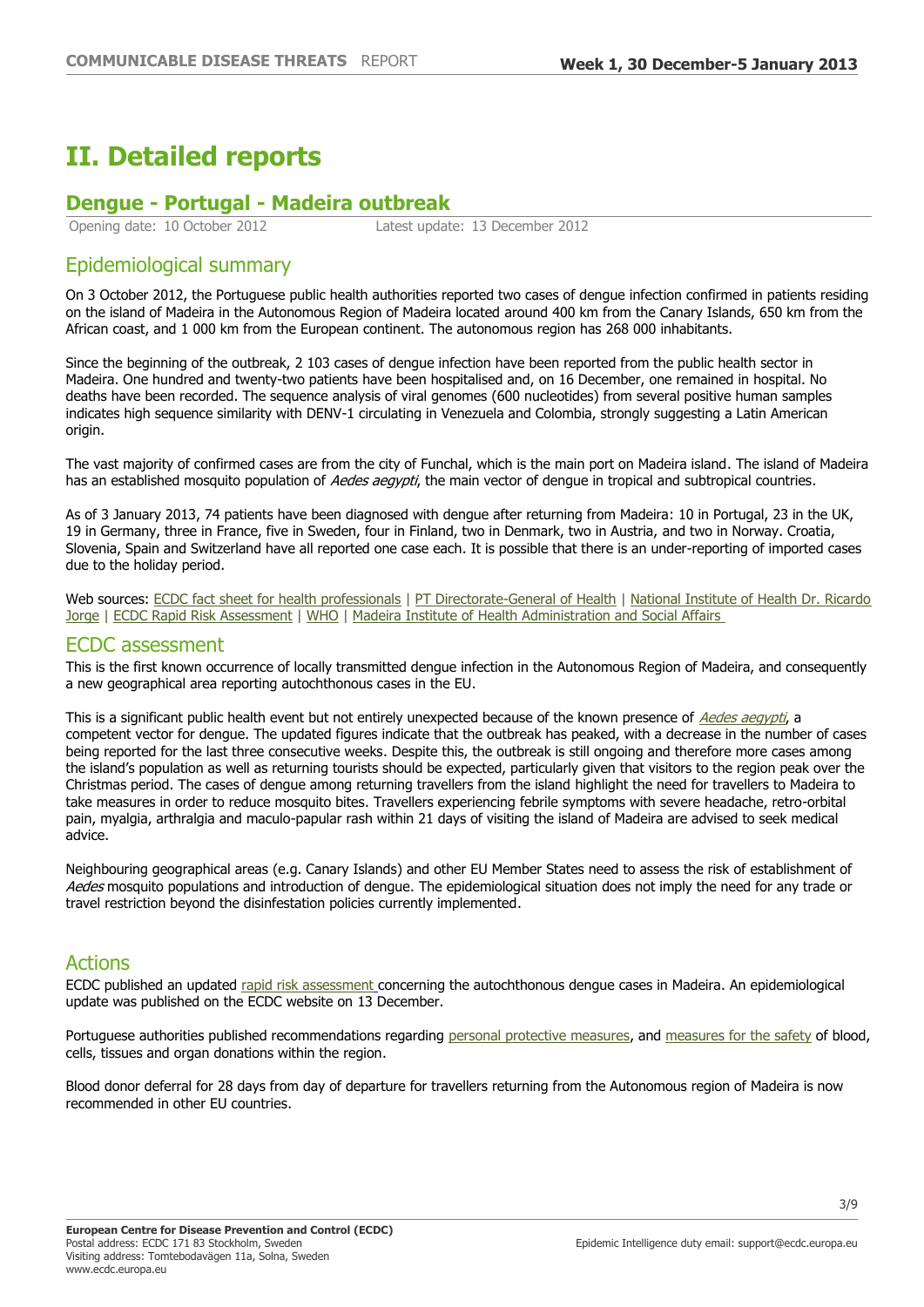### Dengue cases by week, Madeira 2012

DGS Portugal and ECDC



### **Influenza - Multistate (Europe) - Monitoring 2012-2013 season**

Opening date: 2 December 2011 Latest update: 24 May 2012

### Epidemiological summary

Weekly influenza surveillance in Europe for the season 2012-2013 started in week 40/2012. ECDC announced that the period of influenza transmission had started in week 49. In weeks 51 and 52, surveillance data in Europe are subject to particular delays and under-reporting because of the holiday season over Christmas and the New Year and data have to be interpreted in the light of this. In week 52, 20 of a potential 29 countries reported clinical data. During week 52/2012 four countries (France, Italy, the Netherlands and Norway) reported medium intensity transmission; geographic spread of influenza activity was reported as widespread by five countries (Belgium, Denmark, France, Norway and the UK (England)); and nine countries (Belgium, Denmark, France, Ireland, Luxembourg, the Netherlands, Norway, Poland and the UK) reported increasing trends. Of 375 specimens tested from sentinel patients, 25% were positive for influenza virus; a small decline compared to 27% in the previous week. This may be related to lower physician consultations over the New Year holiday. Virus typing of sentinel specimens since week 40 indicated that 46% were type A and 54% were type B. The proportions of the type A viruses have been 56% A(H3) and 44% A(H1). More recently the proportion of B viruses in the sentinel group have declined somewhat. Viruses characterised to-date match well with the vaccine viruses. Countries undertaking surveillance of laboratory confirmed severe influenza cases requiring hospitalisation are starting to report increasing numbers of such individuals. Despite limitations due to under and delayed reporting during the Christmas and New Year holidays, influenza activity continues to rise in a number of EU/EEA countries especially in the western countries. More severe laboratory-confirmed cases are now being reported.

Web source: ECDC Weekly Influenza Surveillance Overview

#### ECDC assessment

The influenza season has started in EU/EEA countries. The real impact of this season is yet to be determined and this is being described by those in Member States and ECDC in the annual risk assessment currently being prepared.

### Actions

ECDC has updated its influenza website for the start of the season and started the process of preparing its annual seasonal influenza risk assessment.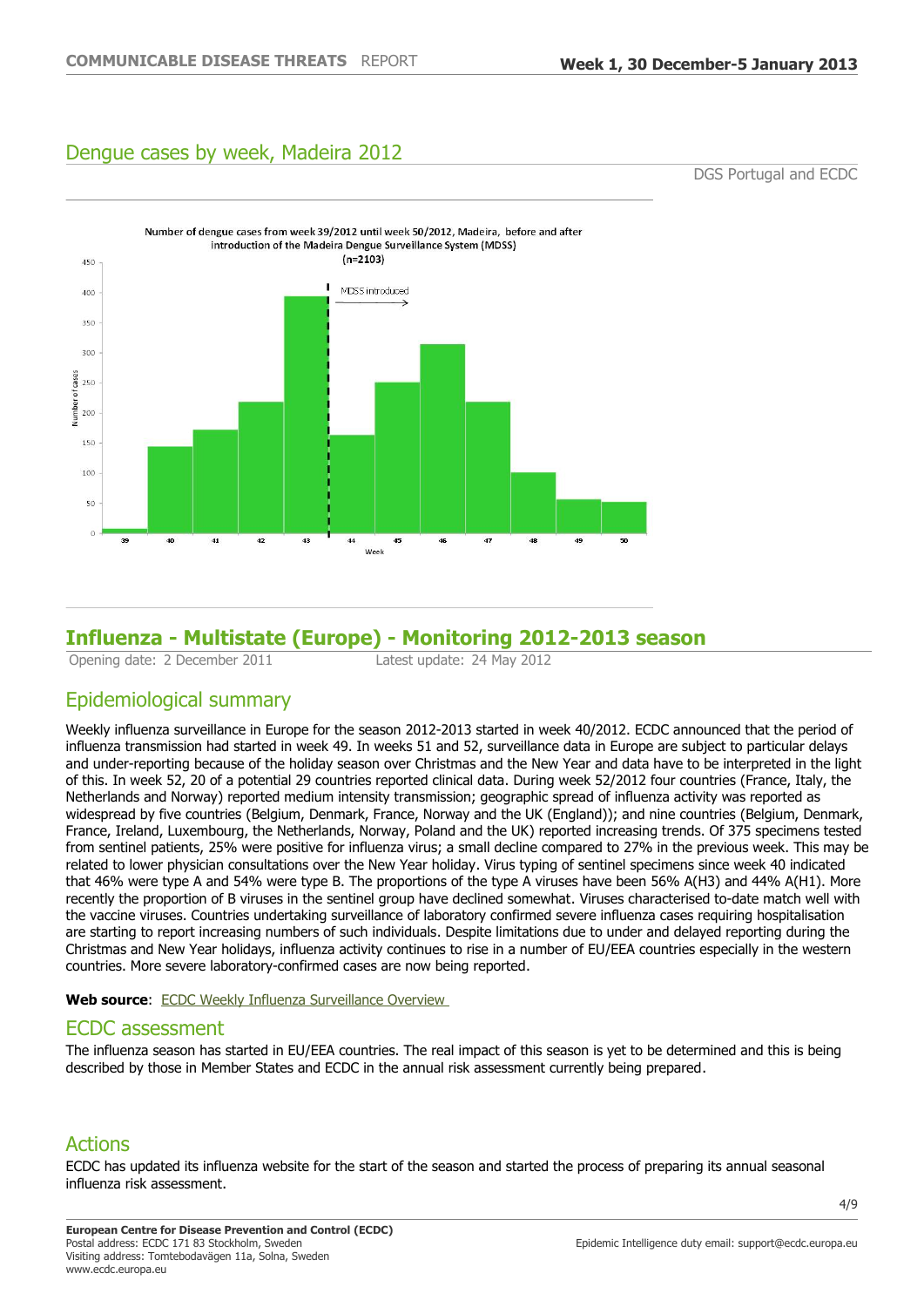# **Rubella - Multistate (EU) - Monitoring European outbreaks**

Latest update: 19 September 2012

#### Epidemiological summary

No new outbreaks have been identified since the last update.

From 1 January to 31 October 2012, 26 014 cases of rubella were reported by the 26 EU/EEA countries, contributing to the enhanced surveillance for rubella. Poland and Romania accounted for 99% of all reported rubella cases. Romania in particular has experienced a significant increase in the number of reported cases compared with the same period in 2011. Other countries that reported an increased number of rubella cases in 2012 include the UK, Spain and Sweden.

Web sources: [ECDC measles and rubella monitoring](http://ecdc.europa.eu/en/publications/Publications/measles-rubella-monthly-surveillance-dec-2012.pdf) | [WHO epidemiological brief summary tables](http://www.euro.who.int/__data/assets/pdf_file/0020/170516/Epi-Brief-Summary-Tables-01-Aug-2012.pdf) | [ECDC rubella factsheet](http://ecdc.europa.eu/EN/HEALTHTOPICS/RUBELLA/Pages/index.aspx)

#### ECDC assessment

As rubella is typically a mild and self-limiting disease with few complications, the rationale for eliminating rubella would be weak if it were not for the virus' teratogenic effect. When a woman is infected with the rubella virus within the first 20 weeks of pregnancy, the foetus has a 90% risk of being born with congenital rubella syndrome (CRS), which entails a range of serious incurable illnesses. CRS surveillance plays an important role but because rubella virus can cause a wide range of conditions from mild hearing impairment to complex malformations which are incompatible with life, such surveillance is biased towards the severe end of the spectrum. Routine control of immunity during antenatal care is important for identifying susceptible women who can be immunised after giving birth and for surveillance of the size of the susceptible female population. The increase in the number of rubella cases reported in 2012 compared with 2011 and the potential for an increase in the number of babies born with CRS are of concern.

#### Actions

ECDC closely monitors rubella transmission in Europe by analysing the cases reported to the European Surveillance System (TESSy) and through its epidemic intelligence activities. Twenty-four EU and two EEA countries contribute to the enhanced rubella surveillance. The purpose of the enhanced rubella monitoring is to provide regular and timely updates on the rubella situation in Europe in support of effective disease control, increased public awareness and for the achievement of the 2015 rubella and congenital rubella elimination target.

## **Measles - Multistate (EU) - Monitoring European outbreaks**<br>
Opening date: 9 February 2011<br>
Latest update: 22 October 2012

Latest update: 22 October 2012

#### Epidemiological summary

#### **EU Member States**

No new outbreaks have been detected in EU Member States since the last update.

#### **The rest of the world**

Pakistan

[The media](http://www.naharnet.com/stories/en/66684-pakistan-child-measles-deaths-surge-in-2012) quoting the WHO country office reported 306 child fatalities due to measles in 2012, compared with 64 the vear before. Most of the deaths occurred in the southern Sindh province (210 deaths) that was devastated by floods during recent years. One hundred children died in Sindh province in December 2012 alone. A large measles vaccination campaign is planned targeting 2.9 million children in eight districts of Sindh as an emergency response to the outbreak in the province.

Web sources: [ECDC measles and rubella monitoring](http://ecdc.europa.eu/en/publications/Publications/measles-rubella-monthly-surveillance-dec-2012.pdf) | [ECDC/Euronews documentary](http://prod-euronews.euronews.net/2012/03/26/eliminating-measles-personal-stories) | [WHO Epidemiological Brief](http://www.euro.who.int/en/what-we-do/health-topics/disease-prevention/vaccines-and-immunization/publications/who-epidemiological-brief) | MedISys [Measles page](https://medisys.jrc.it/medisys/dynamic?language=en&page=1&edition=alertedition&option=Measles§ion=diseases) | [EUVAC-net ECDC](http://ecdc.europa.eu/EN/ACTIVITIES/SURVEILLANCE/EUVAC/Pages/index.aspx) | [ECDC measles factsheet](http://ecdc.europa.eu/en/healthtopics/measles/Pages/index.aspx)

#### ECDC assessment

Considerably fewer measles cases have been reported in 2012 than in 2011, primarily due to the dramatic decrease in the number of cases reported from France. There was no increase in the number of cases during the peak transmission season from February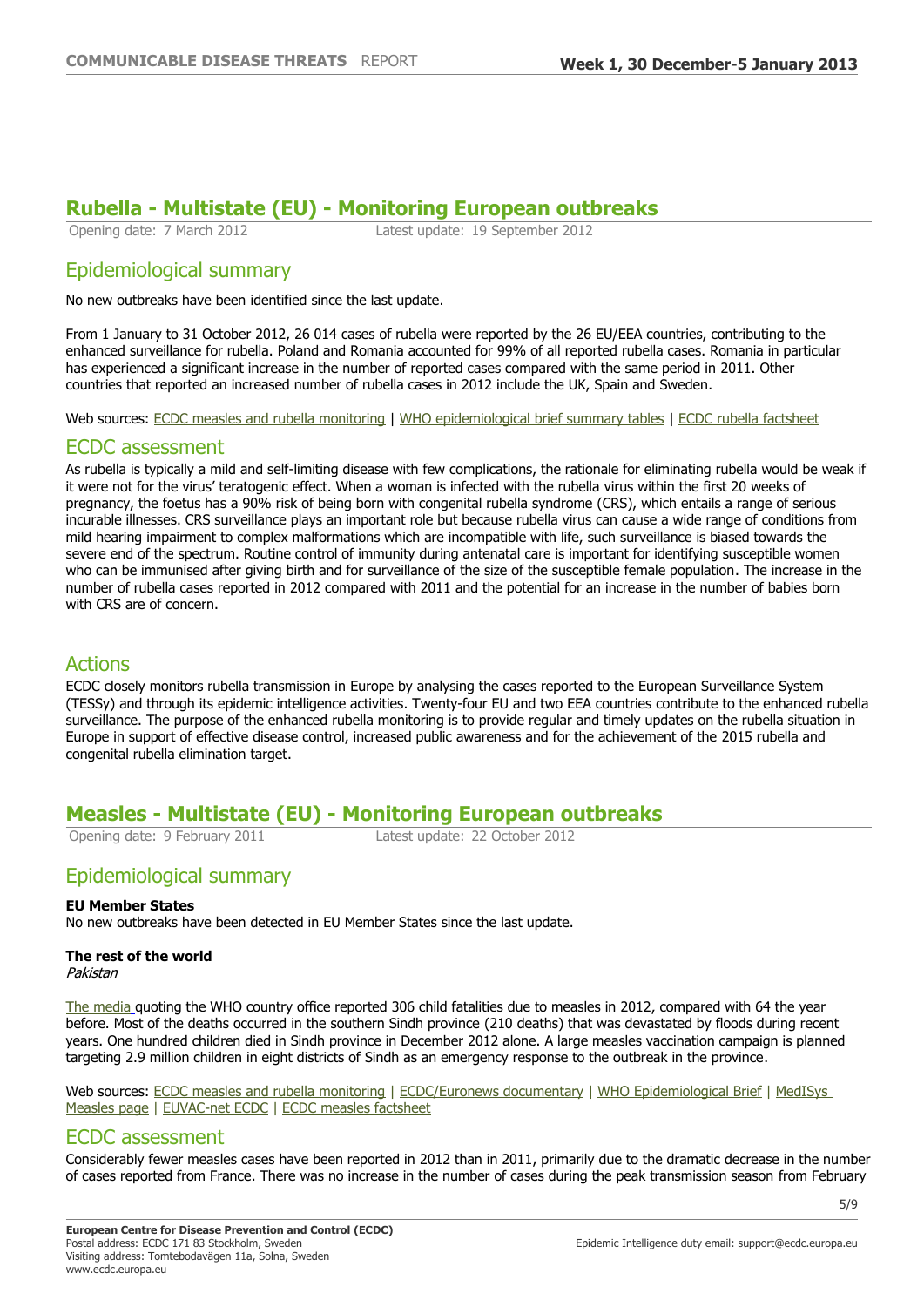to June and there have been very few outbreaks detected by epidemic intelligence methods in 2012. The reduction in notified cases in 2012 indicates that the incidence at EU/EEA level is back at the level before the 2010–2011 outbreaks, but does not signify a downward long-term trend in measles notifications.

ECDC closely monitors measles transmission and outbreaks in the EU and neighbouring countries in Europe through enhanced surveillance and epidemic intelligence activities. The countries in the WHO European Region, which include all EU Member States, have committed to eliminating measles and rubella transmission by 2015. Elimination of measles requires consistent vaccination coverage above 95% with two doses of measles vaccine in all population groups, strong surveillance and effective outbreak control measures.

# **Cholera - Cuba - Monitoring outbreak**

Latest update: 16 July 2012

### Epidemiological summary

In June and July 2012, the communicable diseases surveillance system in Cuba recorded an increasing trend in diarrhoeal diseases, which were thought to be caused by high temperatures and heavy rains. In Granma province, around 1 000 patients were reported to have been treated for gastrointestinal infections and among them 85 were confirmed to be infected with Vibrio cholerae: 63 cases in Manzanillo, 13 cases in Yara, five cases in Niquero, two cases in Bayamo and two cases in Campechuela. Three of the confirmed cholera cases have died: All three were older (66, 70 and 95 years of age) and afflicted with chronic illnesses.

Control measures included the closure of contaminated wells, sampling of water in private dwellings, increased chlorination of the municipal water supply, the removal of water leaks, pit cleaning and sanitation and a health education programme in the local population.

On 27 August 2012, the Cuban Ministry of Public Health declared the outbreak to be over.

On 18 November 2012 media reported 200 new cases in Boniato prison north of Santiago de Cuba. The eastern province of Holguín, one of the hardest hit by Hurricane Sandy, also reported at least 12 new cases of cholera on 19 November 2012.

In December the media reported cholera cases in the capital Havana and in additional provinces (Santiago de Cuba, Las Tunas and Guantánamo).

Websources: [Official press release](http://www.granma.cubaweb.cu/2012/07/03/nacional/artic09.html) | [PAHO website](http://www2.paho.org/hq/index.php?option=com_docman&task=doc_view&gid=18216&Itemid=1091)| [ECDC Factsheet](http://www.ecdc.europa.eu/EN/HEALTHTOPICS/CHOLERA/Pages/index.aspx) | [Media 1](http://neoclubpress.com/ciencia-y-tecnologia/salud/4233-cc3b3lera-en-cuba3a-ministerio-de-salud-pc3bablica-retiene-alerta-turc3adstica.html) | [Media 2](http://www.elnuevoherald.com/2012/12/18/1366554/decenas-de-casos-de-colera-en.html) | [Media3](http://www.martinoticias.com/content/cuba-oriente-boniato-colera-/16740.html) | [Media4](http://cafefuerte.com/cuba/noticias-de-cuba/sociedad/2352-repunte-de-colera-en-el-oriente-cubano-12-casos-reportados-en-sagua-de-tanamo) |[Media5](http://ens-newswire.com/2012/12/26/cholera-spreads-in-cuba-after-hurricane-sandy/)

#### ECDC assessment

Despite the measures taken to control the outbreak during the summer, new cases occurred in Manzanillo. Consequently, a further spread to surrounding areas and other provinces cannot be excluded at this stage. If, however, the media reports of the outbreak spreading to other provinces are confirmed, ECDC will reassess the risk of infection for European tourists.

The risk of cholera infection for travellers visiting Cuba should still be considered low given the current confirmed information. Visitors to cholera-endemic or cholera-epidemic countries should always follow appropriate precautionary measures and drink only safe water (bottled water/water treated with chlorine), wash all fruits and vegetables with bottled or chlorinated water before consumption, regularly wash hands, avoid consuming raw sea-food products, and only eat sea food when thoroughly cooked. A cholera vaccine is licensed and available in Europe.

#### Actions

ECDC prepared a [rapid risk assessment](http://www.ecdc.europa.eu/en/publications/Publications/Forms/ECDC_DispForm.aspx?ID=925) in July 2012.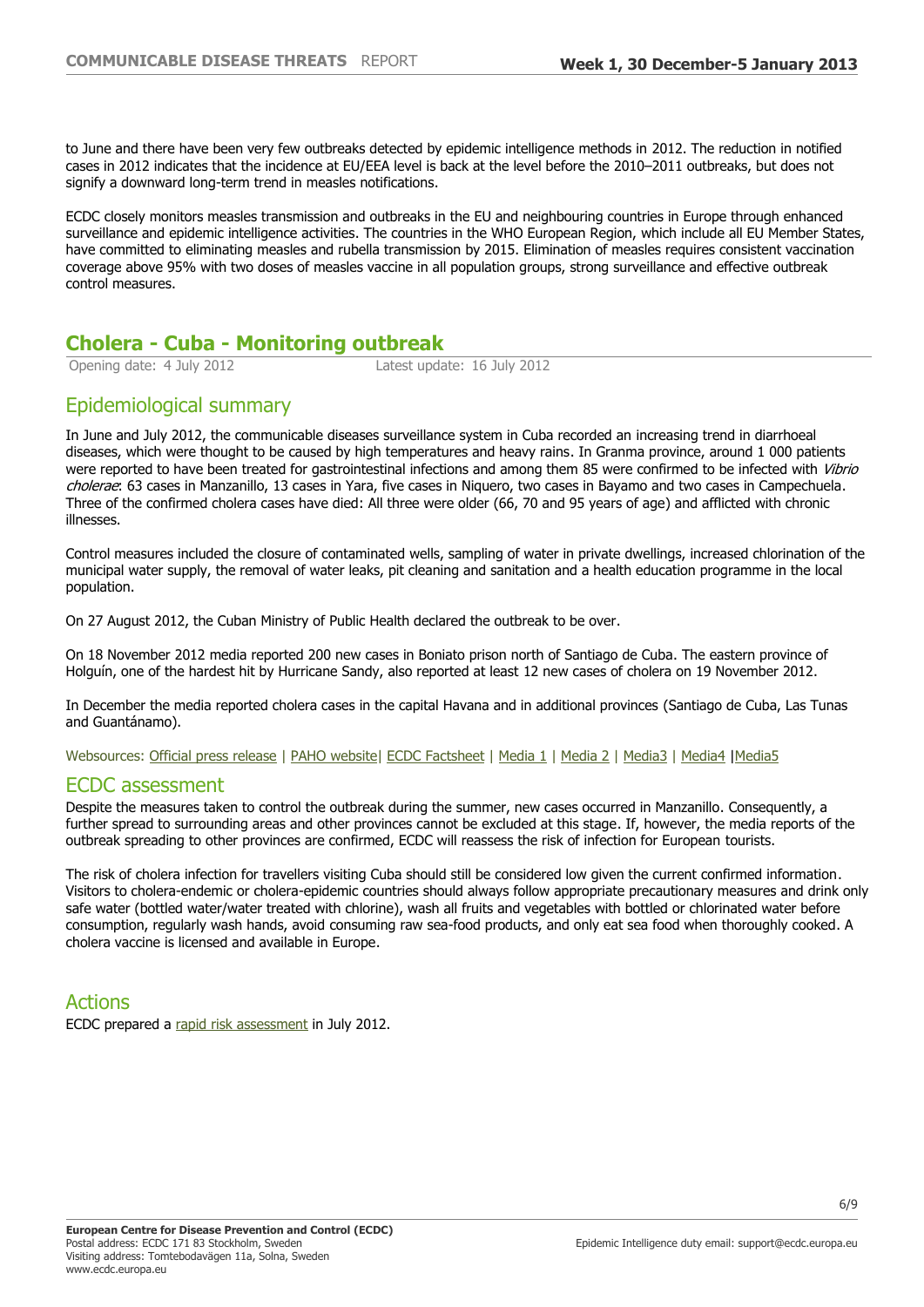### Cholera affected area in Cuba in July 2012



### **Dengue - Multistate (world) - Monitoring seasonal epidemics**

Opening date: 20 April 2006 Latest update: 1 January 2013

### Epidemiological summary

**Europe:** There have been no reports of confirmed autochthonous dengue infections in Europe in 2012 and the start of 2013, besides the on-going dengue outbreak in Madeira.

**Asia:** During the past week, media reported dengue activity in Sri Lanka.

**Latin America:** An increasing number of cases are reported from across Central America, among which several states across Mexico. According to media reports, there is still ongoing high activity in South America, particularly in Paraguay, Brazil, Columbia and Peru. In Santa Cruz (Bolivia) fewer cases of dengue were reported in 2012 than in 2011, after conducting a dengue management programme.

**The Caribbean:** New fatal cases continue to be notified in the Dominican Republic. As of 22 December, there have been 91 suspected cases reported in the Cayman Islands. Of the five most recent cases, four are believed to have contracted the disease

7/9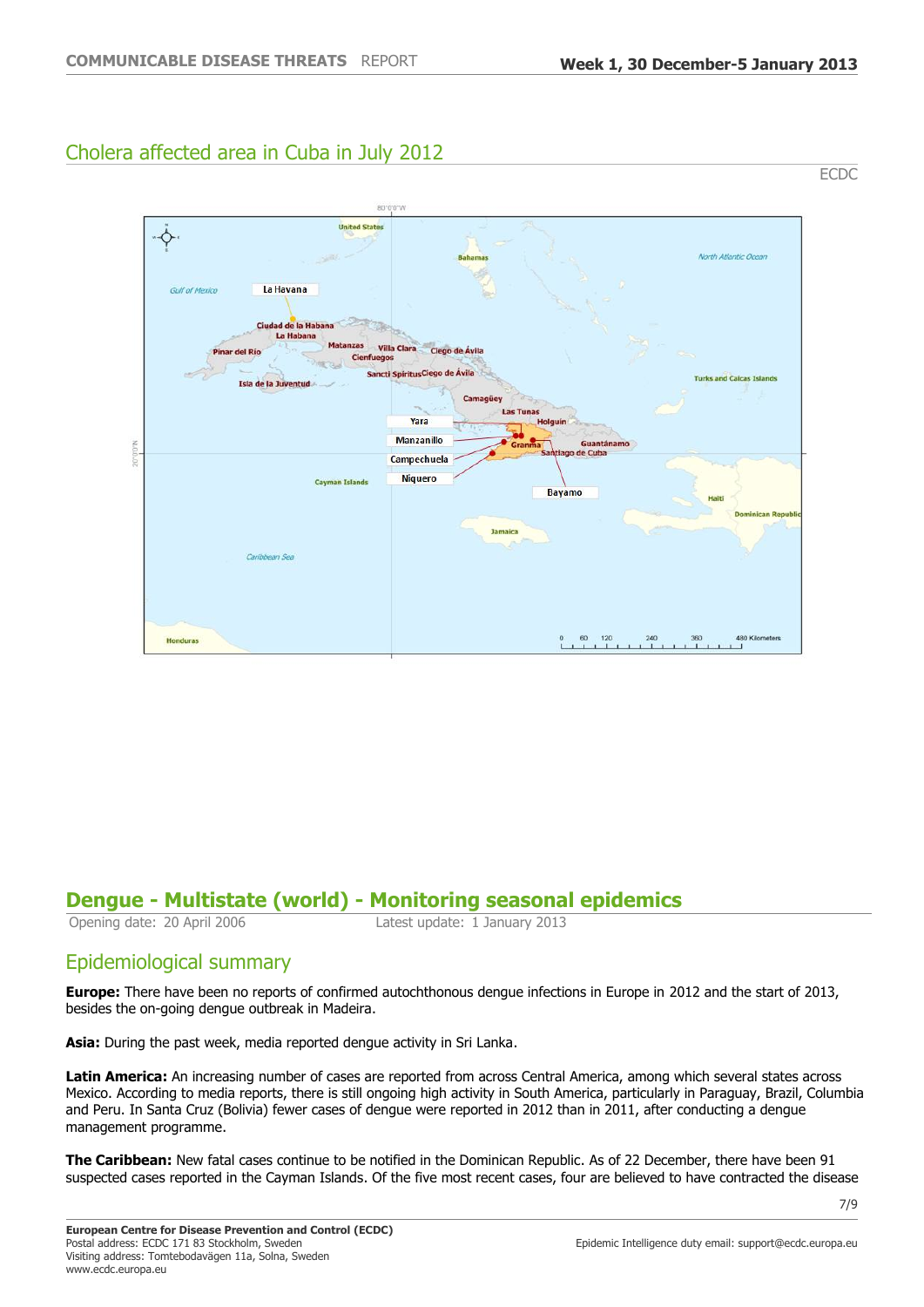locally.

**The Pacific:** In New Caledonia 303 cases were reported in December 2012 and two cases in January 2013.

#### **Web sources:**

[HealthMap](http://www.healthmap.org/dengue/index.php) | [MedISys](https://medisys.jrc.it/medisys/alertedition/diseases/en/DengueFever.html) | [ProMED Asia update|](http://www.promedmail.org/direct.php?id=20121231.1476782) [ProMED Americas update](http://www.promedmail.org/direct.php?id=20121231.1475357)| [WPRO](http://www.wpro.who.int/emerging_diseases/DengueSituationUpdates/en/index.html) | [CDC](http://www.cdc.gov/dengue/resources/wklyrpt_eng/wklyrpt_eng.pdf) | [ECDC](http://ecdc.europa.eu/EN/HEALTHTOPICS/DENGUE_FEVER/Pages/index.aspx) | [WHO](http://www.who.int/denguecontrol/9789241504034/en/index.html)

#### ECDC assessment

ECDC monitors individual outbreaks, seasonal transmission patterns and inter-annual epidemic cycles of dengue through epidemic intelligence activities in order to identify significant changes in disease epidemiology. Of particular concern is the potential for the establishment of dengue transmission in Europe. Local transmission of dengue was reported for the first time in France and Croatia in 2010, and imported cases are detected in other European countries, highlighting the risk of locally acquired cases occurring in countries where the competent vectors are present.

Assessment in relation to the outbreak in Madeira: see separate section.

#### Actions

ECDC has published a technical [report](http://ecdc.europa.eu/en/publications/Publications/TER-Climatic-suitablility-dengue.pdf) on the climatic suitability for dengue transmission in continental Europe and guidance for [invasive mosquitoes' surveillance](http://ecdc.europa.eu/en/healthtopics/vector-borne_diseases/public_health_measures/Pages/mosquito-guidelines.aspx).

### **Poliomyelitis - Multistate (world) - Monitoring global outbreaks**

Opening date: 8 September 2005 Latest update: 27 December 2012

### Epidemiological summary

WHO posted no update this week regarding new polio cases.

[The media](http://www.canada.com/news/Bulletriddled+bodies+militants+found+dumped+road+northwest+Pakistan/7760073/story.html) reported a new attack on aid workers in Pakistan motivated by anti-polio immunisation views. On 2 January 2013 a doctor and six female aid workers were ambushed and killed by unknown gunmen in Pakistan in the same area where a 15 -year-old girl who was an outspoken proponent for education was shot and seriously wounded last month.

Web sources: [Polio Eradication: weekly update](http://www.polioeradication.org/Dataandmonitoring/Poliothisweek.aspx) | [MedISys Poliomyelitis](https://medisys.jrc.it/medisys/alertedition/diseases/en/Poliomyelitis.html) | [ECDC Poliomyelitis factsheet](http://ecdc.europa.eu/en/healthtopics/polio/Pages/index.aspx) | [WHO EMRO](http://www.emro.who.int/pakistan-press-releases/2012/who-and-unicef-condemn-attacks-on-health-workers-in-pakistan.html) |

#### ECDC assessment

The WHO European Region remains polio-free.

ECDC follows reports of polio cases worldwide through epidemic intelligence in order to highlight polio eradication efforts and to identify events that increase the risk of re-introduction of wild poliovirus (WPV) into the EU.

The last polio cases in the European Union occurred in 2001 when three young Bulgarian children of Roma ethnicity developed flaccid paralysis from WPV. Investigations showed that the virus originated from India. The latest outbreak in the WHO European Region was in Tajikistan in 2010 when WPV1 imported from Pakistan caused an outbreak of 460 reported cases. The last indigenous WPV case in Europe was in Turkey in 1998. An outbreak in the Netherlands in a religious community opposed to vaccinations caused two deaths and 71 cases of paralysis in 1992.